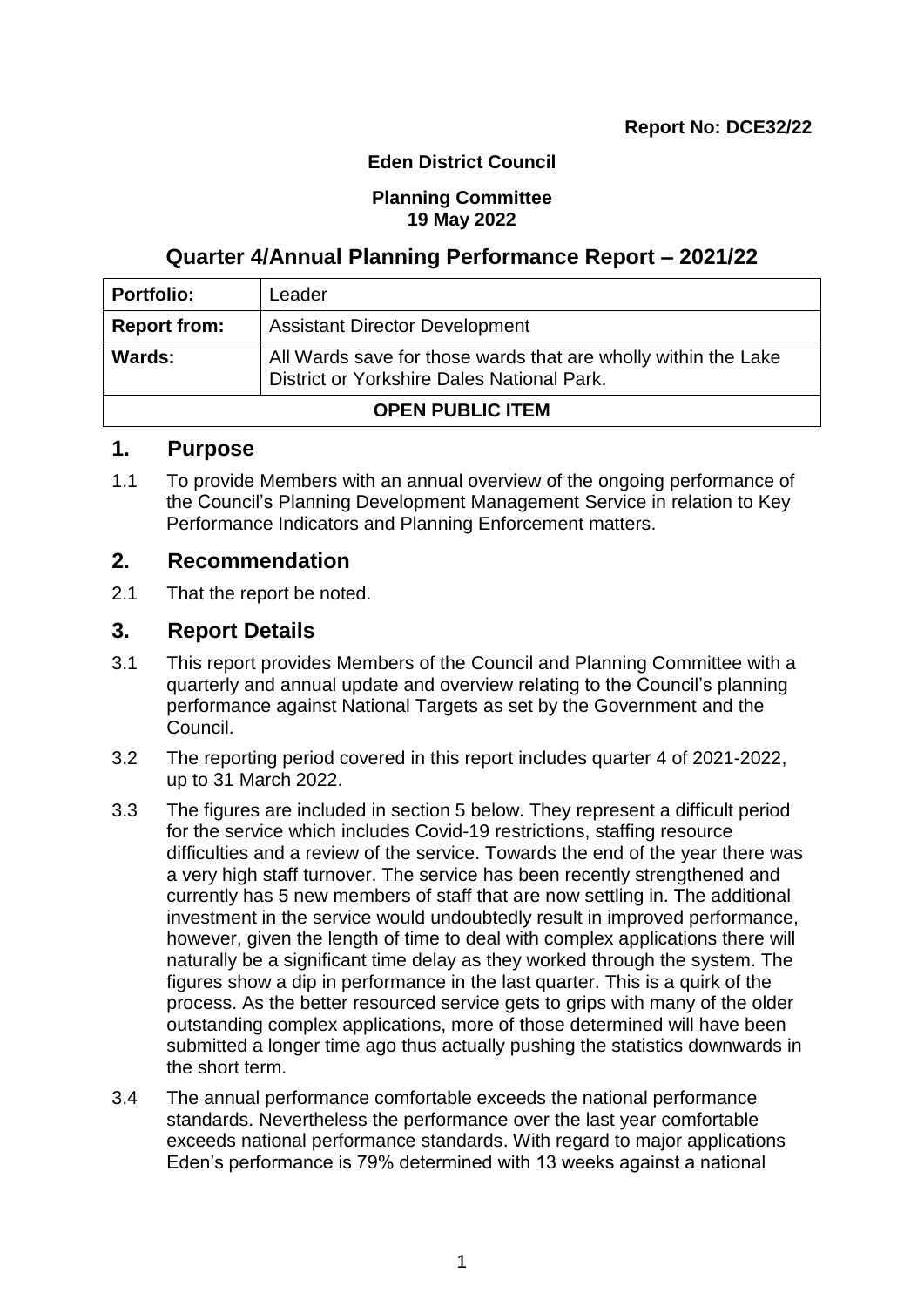target of 60%. Eden performance for minor applications is 78% determined in 8 weeks against a national target of 70%.

3.5 Advice received from Natural England in March means that we now need to be satisfied that new housing and tourism projects attracting more overnight stays must be able to demonstrate that the additional waste water is not adding additional nutrients to protected river basins covering most of the District. This is likely to result in delays to many applications and will affect our performance information from here on.

## **4. Policy Framework**

- 4.1 The Council has four corporate priorities which are:
	- Sustainable:
	- Healthy, safe and secure;
	- Connected; and
	- **Creative**
- 4.2 The planning performance by Development Management connects into each of these four corporate priorities.

## **5. Performance Statistics**

## **Development Management – Planning Applications**

| <b>Applications Received</b> |     |     |                |     |              |
|------------------------------|-----|-----|----------------|-----|--------------|
| Year                         | Q1  | Q2  | Q <sub>3</sub> | Q4  | <b>Total</b> |
| 2018/2019                    | 280 | 264 | 196            | 240 | 980          |
| 2019/2020                    | 231 | 240 | 207            | 214 | 892          |
| 2020/2021                    | 216 | 311 | 267            | 322 | 1116         |
| 2021/2022                    | 289 | 273 | 163            | 251 | 976          |

## **Table 1: Number of Planning Applications Received**

(Table 1 does not include all work received by the Planning Service such as applications for non-material amendments, Tree Preservation Order works, Discharge of Conditions or Certificates of Lawfulness.)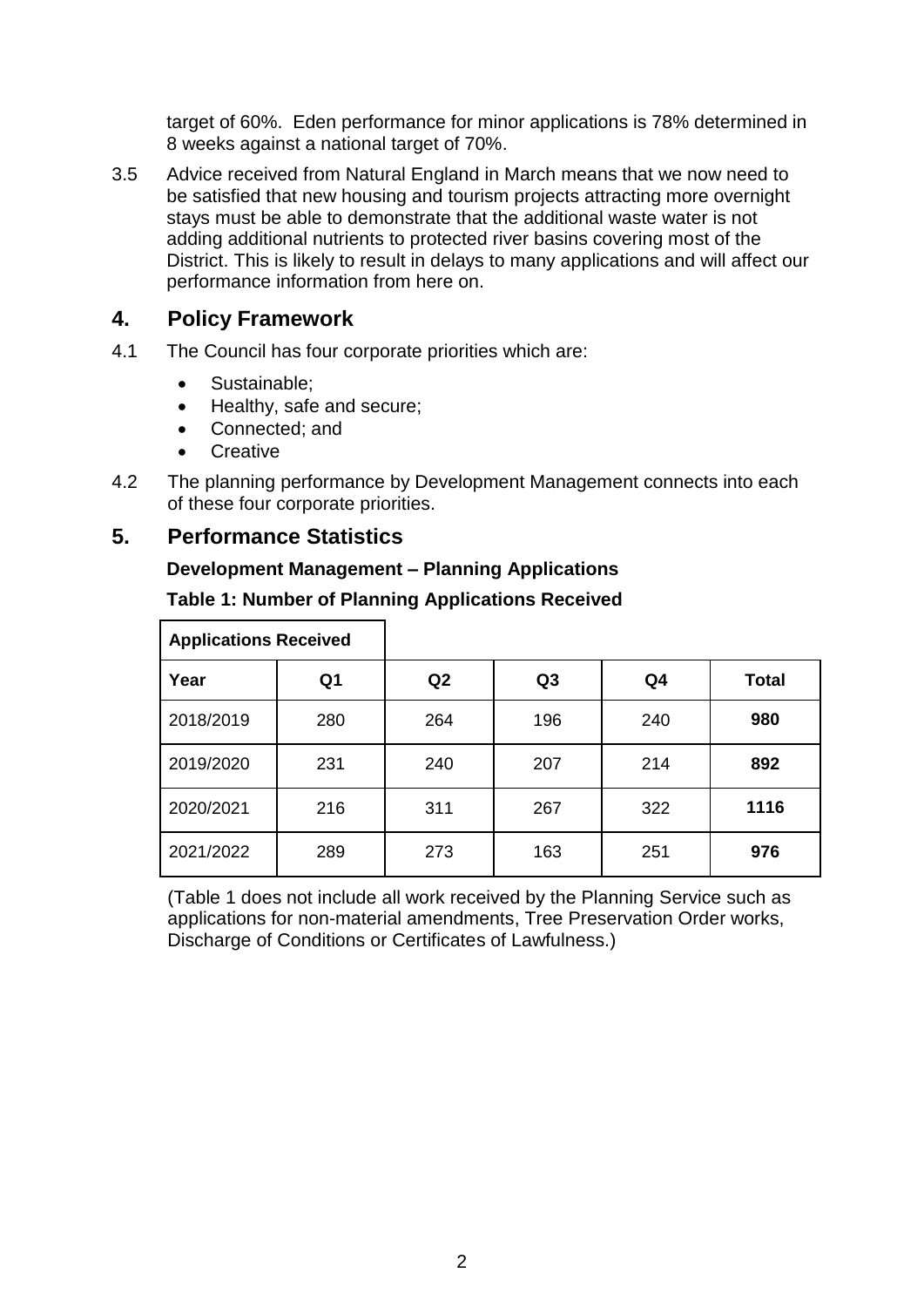**Table 2: Major Planning Applications Determined (13 week determination period)**

 $\overline{\phantom{0}}$ 

| <b>Major Development</b> |                     |                     |                     |                     |                |
|--------------------------|---------------------|---------------------|---------------------|---------------------|----------------|
| Year                     | Q <sub>1</sub>      | Q2                  | Q3                  | Q <sub>4</sub>      | Total          |
| 2018/2019                | 100%                | 100%                | 100%                | 100%                | 100%           |
|                          | $(7 \text{ of } 7)$ | $(7 \text{ of } 7)$ | $(5 \text{ of } 5)$ | $(6 \text{ of } 6)$ | $(25$ of $25)$ |
| 2019/2020                | 100%                | 100%                | 100%                | 100%                | 100%           |
|                          | (5 of 5)            | $(9$ of $9)$        | $(3 \text{ of } 3)$ | $(5 \text{ of } 5)$ | (22 of 22)     |
| 2020/2021                | 100%                | 100%                | 100%                | 88.8%               | 97.2%          |
|                          | (11 of 11)          | $(9$ of $9)$        | $(7 \text{ of } 7)$ | $(8 \text{ of } 9)$ | $(35$ of $36)$ |
| 2021/2022                | 75%                 | 87.5%               | 100%                | 50%                 | 79%            |
|                          | $(6 \text{ of } 8)$ | $(7 \text{ of } 8)$ | $(7 \text{ of } 7)$ | $(3 \text{ of } 6)$ | (23 of 29)     |

## **(National Target 60%)**

**Table 3: Minor Planning Applications Determined (8 week determination period)**

| <b>Minor Development</b> |                       |                       |                |                       |              |
|--------------------------|-----------------------|-----------------------|----------------|-----------------------|--------------|
| Year                     | Q <sub>1</sub>        | Q2                    | Q <sub>3</sub> | Q4                    | <b>Total</b> |
| 2018/2019                | 89%                   | 89%                   | 84.7%          | 92.8%                 | 88.8%        |
|                          | $(73 \text{ of } 82)$ | $(65 \text{ of } 73)$ | (50 of 59)     | $(52 \text{ of } 56)$ | (240 of 270) |
| 2019/2020                | 98%                   | 93.3%                 | 100%           | 87.3%                 | 94%          |
|                          | $(51$ of $52)$        | $(56 \text{ of } 60)$ | (43 of 43)     | $(55 \text{ of } 63)$ | (205 of 218) |
| 2020/2021                | 89.7%                 | 94.5%                 | 95%            | 88.6%                 | 92.3%        |
|                          | $(44$ of 49)          | $(52 \text{ of } 55)$ | (57 of 60)     | $(39 \text{ of } 44)$ | (192 of 208) |
| 2021/2022                | 88%                   | 80%                   | 80%            | 62%                   | 78%          |
|                          | $(59 \text{ of } 67)$ | $(52 \text{ of } 65)$ | (34 of 42)     | (31 of 50)            | (176 of 224) |

**(National Target 70%)**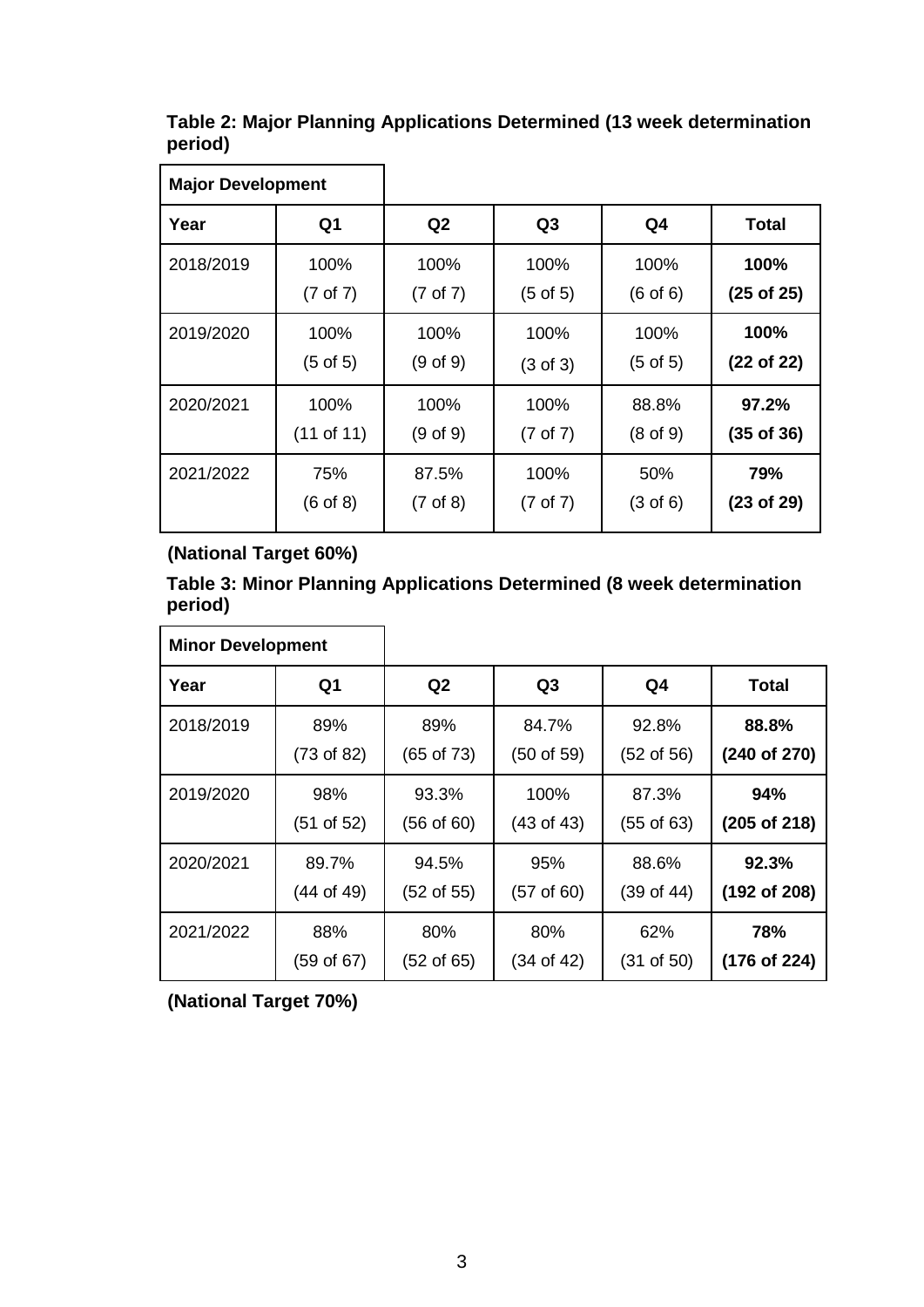## **Table 4: Other Development Applications Determined (various determination periods)**

| <b>Other Development</b> |                       |                       |                |                       |                  |
|--------------------------|-----------------------|-----------------------|----------------|-----------------------|------------------|
| Year                     | Q <sub>1</sub>        | Q <sub>2</sub>        | Q <sub>3</sub> | Q4                    | Total            |
| 2018/2019                | 87.5%                 | 88.2%                 | 97.1%          | 90.9%                 | 91.1%            |
|                          | (84 of 96)            | $(83 \text{ of } 96)$ | $(68$ of $70)$ | $(60 \text{ of } 66)$ | (297 of 326)     |
| 2019/2020                | 97%                   | 99%                   | 98.6%          | 93%                   | 96.9%            |
|                          | (89 of 91)            | (99 of 101)           | (72 of 73)     | $(85$ of 91)          | (345 of 356)     |
| 2020/2021                | 95.5%                 | 95%                   | 95.8%          | 91.7%                 | 94%              |
|                          | $(65 \text{ of } 68)$ | (77 of 81)            | (93 of 97)     | $(67 \text{ of } 73)$ | (302 of 319)     |
| 2021/2022                | 95%                   | 84.5%                 | 77%            | 68.3%                 | 81%              |
|                          | (97 of 102)           | (82 of 97)            | (80 of 103)    | $(67 \text{ of } 98)$ | $(326$ of $400)$ |

# **(National Target 70%)**

## **Table 5: Pre-Application Enquiries received (28 Day target turn around)**

| <b>Pre-Application Enquiry</b> |                |             |             |                |              |
|--------------------------------|----------------|-------------|-------------|----------------|--------------|
| Year                           | Q <sub>1</sub> | Q2          | Q3          | Q <sub>4</sub> | <b>Total</b> |
| 2018/2019                      | 46 received    | 57 received | 36 received | 46 received    | 185          |
|                                | £4,836         | £5,700      | £4,320      | £4,800         | £19,656      |
| 2019/2020                      | 59 received    | 45 received | 51 received | 44 received    | 199          |
|                                | £8,424         | £6,810      | £8,112      | £5,184         | £28,530      |
| 2020/2021                      | 40 received    | 68 received | 38 received | 57 received    | 203          |
|                                | £4,174         | £5,670      | £4,436      | £3,420         | £17,700      |
| 2021/2022                      | 60 received    | 48 received | 32 received | 49 received    | 189          |
|                                | £6,240         | £3,876      | £3,126      | £5,790         | £19,032      |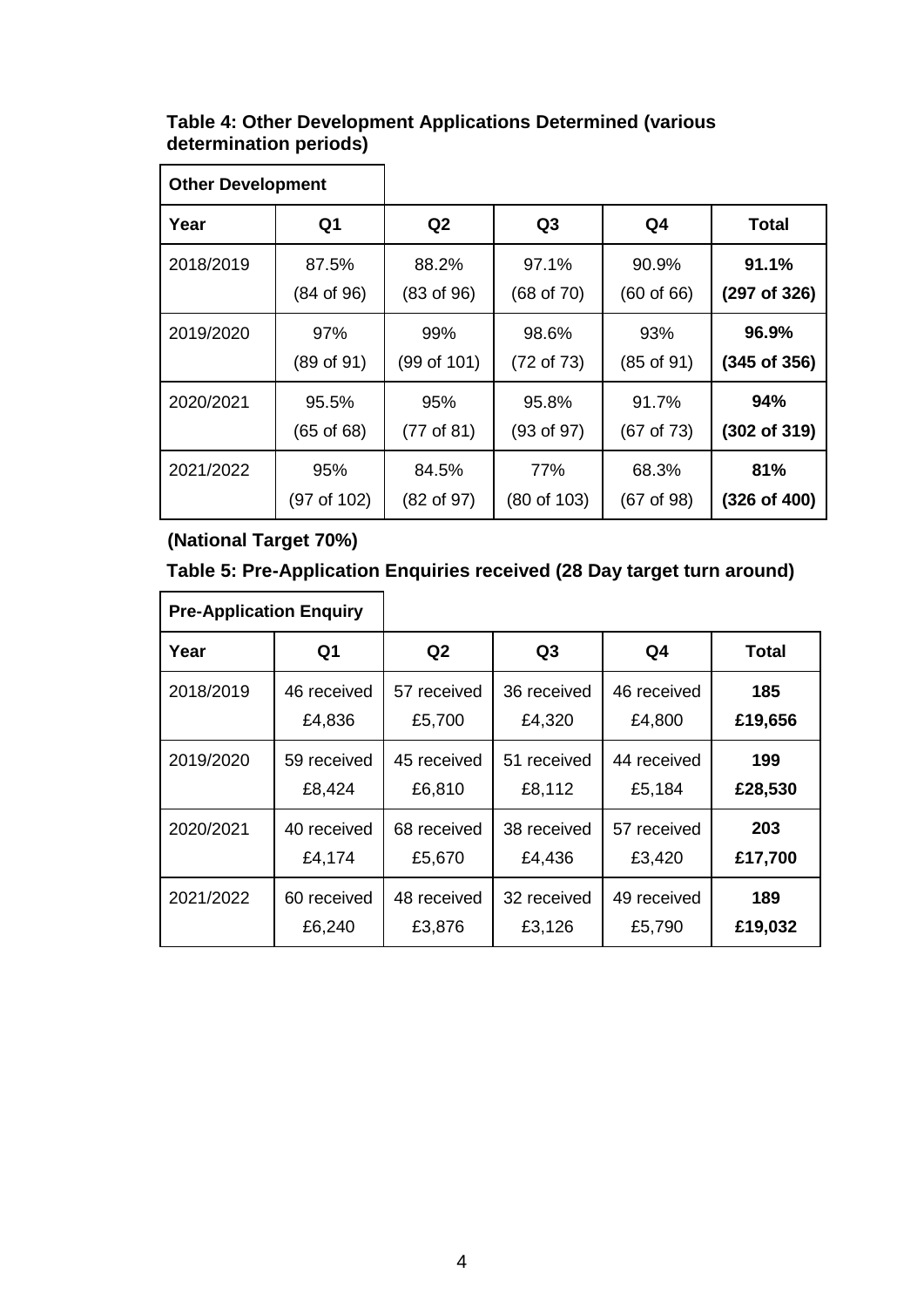## **Development Management - Enforcement**

## **Table 6: Enforcement Complaints Received**

| <b>Enforcement Complaints</b><br><b>Received</b> |                |    |                |                |              |
|--------------------------------------------------|----------------|----|----------------|----------------|--------------|
| Year                                             | Q <sub>1</sub> | Q2 | Q <sub>3</sub> | Q <sub>4</sub> | <b>Total</b> |
| 2018/2019                                        | 42             | 43 | 33             | 29             | 147          |
| 2019/2020                                        | 43             | 36 | 21             | 29             | 129          |
| 2020/2021                                        | 32             | 46 | 28             | 35             | 141          |
| 2021/2022                                        | 44             | 34 | 28             | 30             | 136          |

**Table 7: Enforcement Cases Closed**

| <b>Enforcement</b><br><b>Complaints Closed</b> |                 |    |                |    |              |
|------------------------------------------------|-----------------|----|----------------|----|--------------|
| Year                                           | Q1              | Q2 | Q <sub>3</sub> | Q4 | <b>Total</b> |
| 2017/2018                                      | 29              | 45 | 39             | 39 | 152          |
| 2018/2019                                      | 38              | 33 | 43             | 31 | 145          |
| 2019/2020                                      | 24              | 32 | 34             | 15 | 105          |
| 2020/2021                                      | 12 <sup>2</sup> | 36 | 22             | 15 | 85           |
| 2021/2022                                      | 16              | 4  | 19             | 28 | 67           |

## **Table 8: Enforcement and other Notices Served**

| <b>Notices Served</b> |    |                |                |    |              |
|-----------------------|----|----------------|----------------|----|--------------|
| Year                  | Q1 | Q <sub>2</sub> | Q <sub>3</sub> | Q4 | <b>Total</b> |
| 2018/2019             | 3  |                | 3              |    | 8            |
| 2019/2020             | 3  | 0              |                | 0  |              |
| 2020/2021             | 11 | 3              | 3              | 2  | 19           |
| 2021/2022             |    | 2              | 2              |    |              |